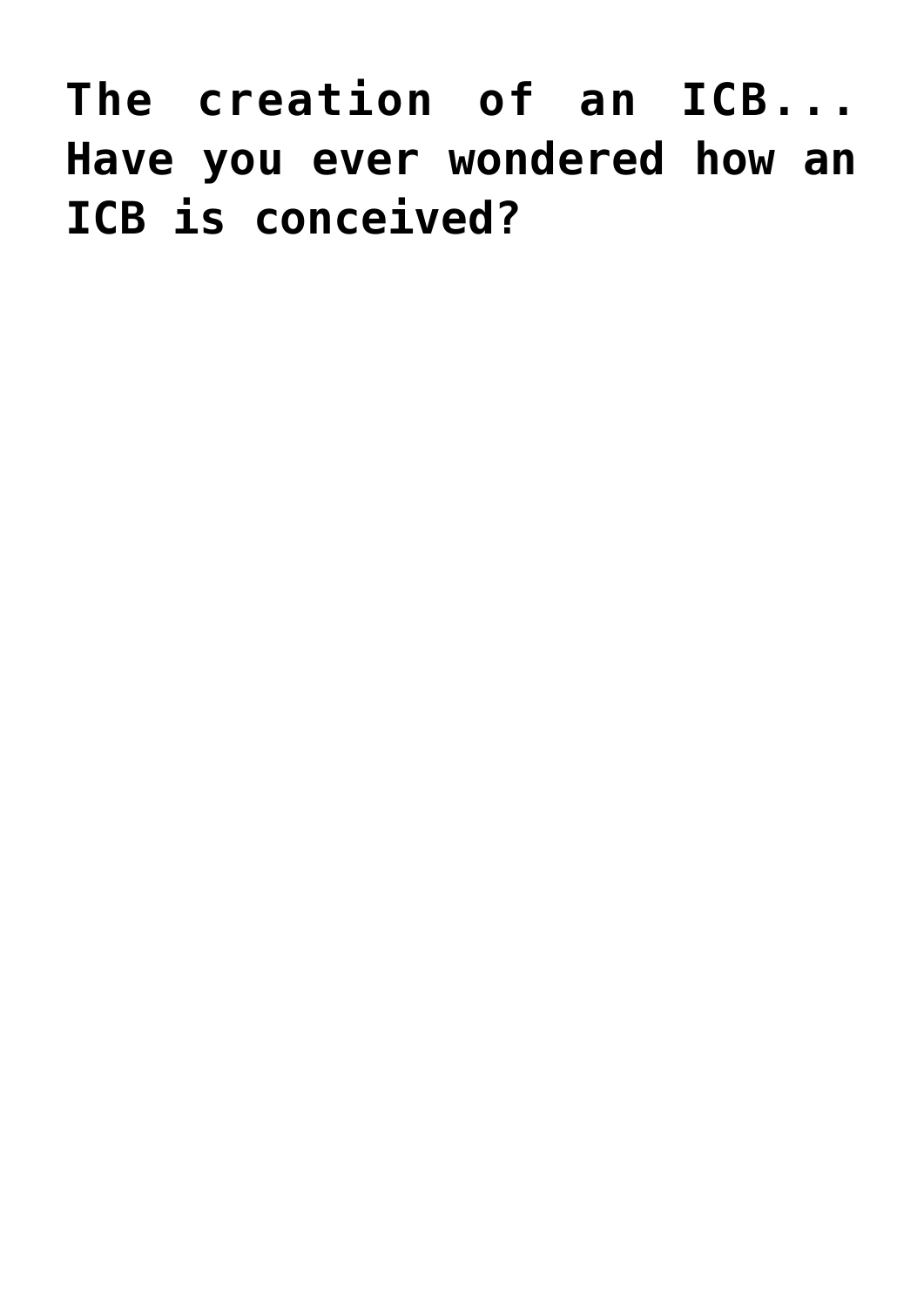THE CREATION OF AN ICB. Have you aver received from an 197 **CB** is associated?

The FOCUS is decided upon by an intervenional Eclippial Roard room but un supply 31.

A'500 GROOGHE DV readers, the Editorial Board, IPCM Board or IPCM and the last last problems and put into a teport editorial plan by the fritereging editor.

> Specific ackinged argues are reputation by the Menaging-aditor to skillenen sachere

Completed and including the first of the France description of constitutions. They don't use them to their teams likho are also volunteers), so that at the artistic are cannoted may brookly. Germ. Specials and French.

At the same time, abstracts of sortie scholar, if available, are samto per Plusoper Internations That (Sunb assums and being silvesteed - or searches) Sol - by the freezewing follow.

> The ender are best - at 4 languaged #DM Office Manager Madrid Robin can start Designing the new issue.

The version to be primed is proof-read at least 6 times. in testing Managing Editor Insteals Malmos, Editor Treems Juits Tagger and Office Minneger Radine Rider,

Yours, the new CE can point the printer

is upped all the articles. ante lels Beau sub-

The new KZD is being shipped foryour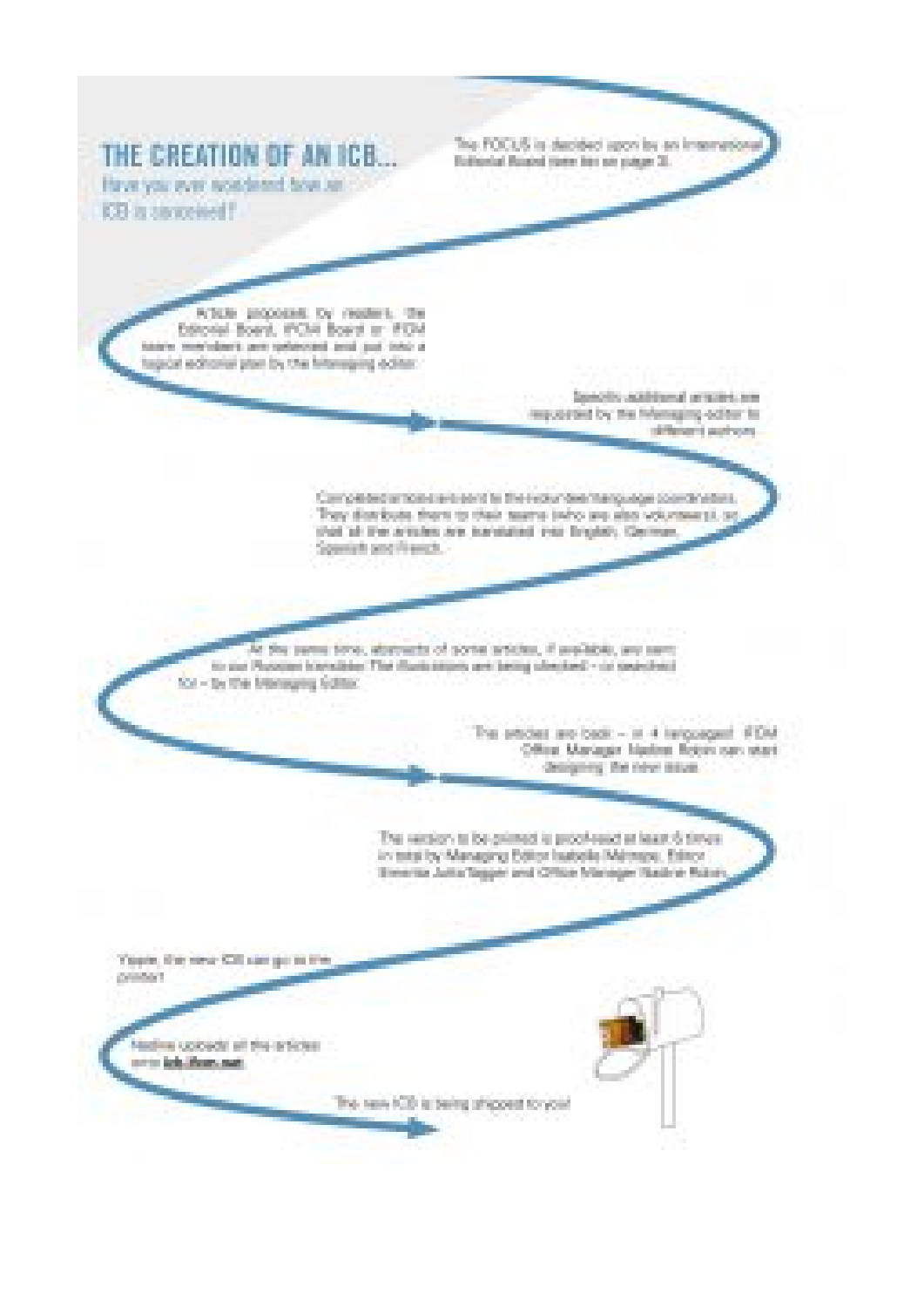## **Meanwhile… At the IFCM office**

My first layout for the ICB dates from 2002. Jean-Claude Wilkens, IFCM Secretary-General at the time, gave me some basic software lessons, and that was the start of a great passion. Ever since, I have looked forward to logging onto our online accounts to see the material that will make up our next ICB: texts, scores, authors' biographies and photos from around the world. Everything is there! The layout can begin!

At the same time, I track reservations for advertising space, and place the graphics. By the way, don't delay in [reserving](https://www.ifcm.net/uploads/content/ICB/reserve_a_space.pdf) [your spot!](https://www.ifcm.net/uploads/content/ICB/reserve_a_space.pdf)

Finally, after careful review by the Managing Editor and our marvelous Editor Emerita Jutta Tagger, a PDF document is sent to the printer for the paper version, and an electronic version, which includes extra pages dedicated to a choral calendar, is posted to the [IFCM website](https://ifcm.net/uploads/icb/2021-10/eicb_2021-4.pdf) and to the electronic publishing platform [ISSUU.](https://issuu.com/icbulletin/docs/eicb_2021-4)

The paper version is sent to members who have opted to receive a hard copy. It is also sent to the translators who helped providing the texts in four languages, and to the contributing authors for the issue. In the meantime, the translated texts are uploaded individually to the ICB website, and the links sent to readers in more than 80 countries.

Nadine Robin, IFCM Office Manager